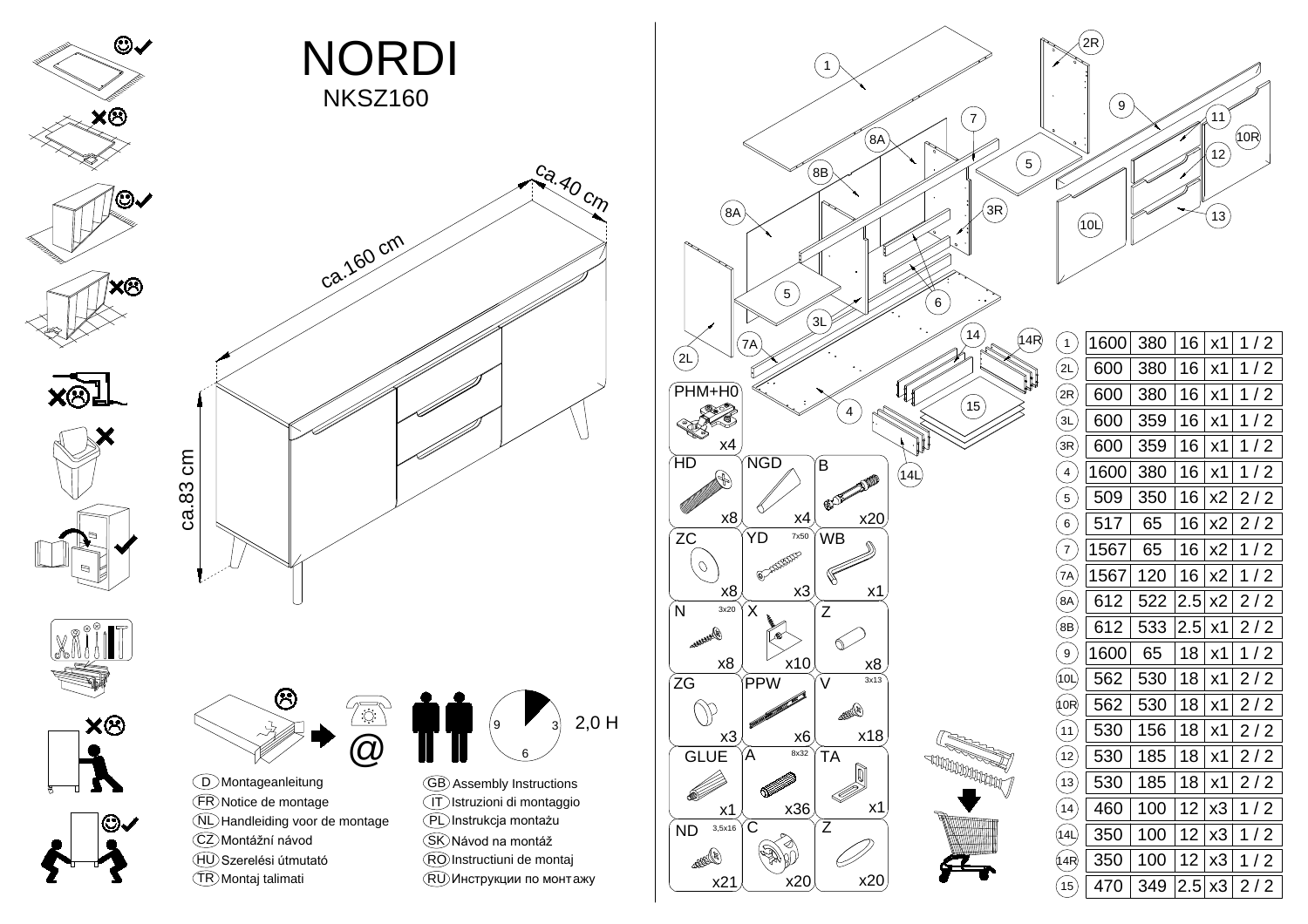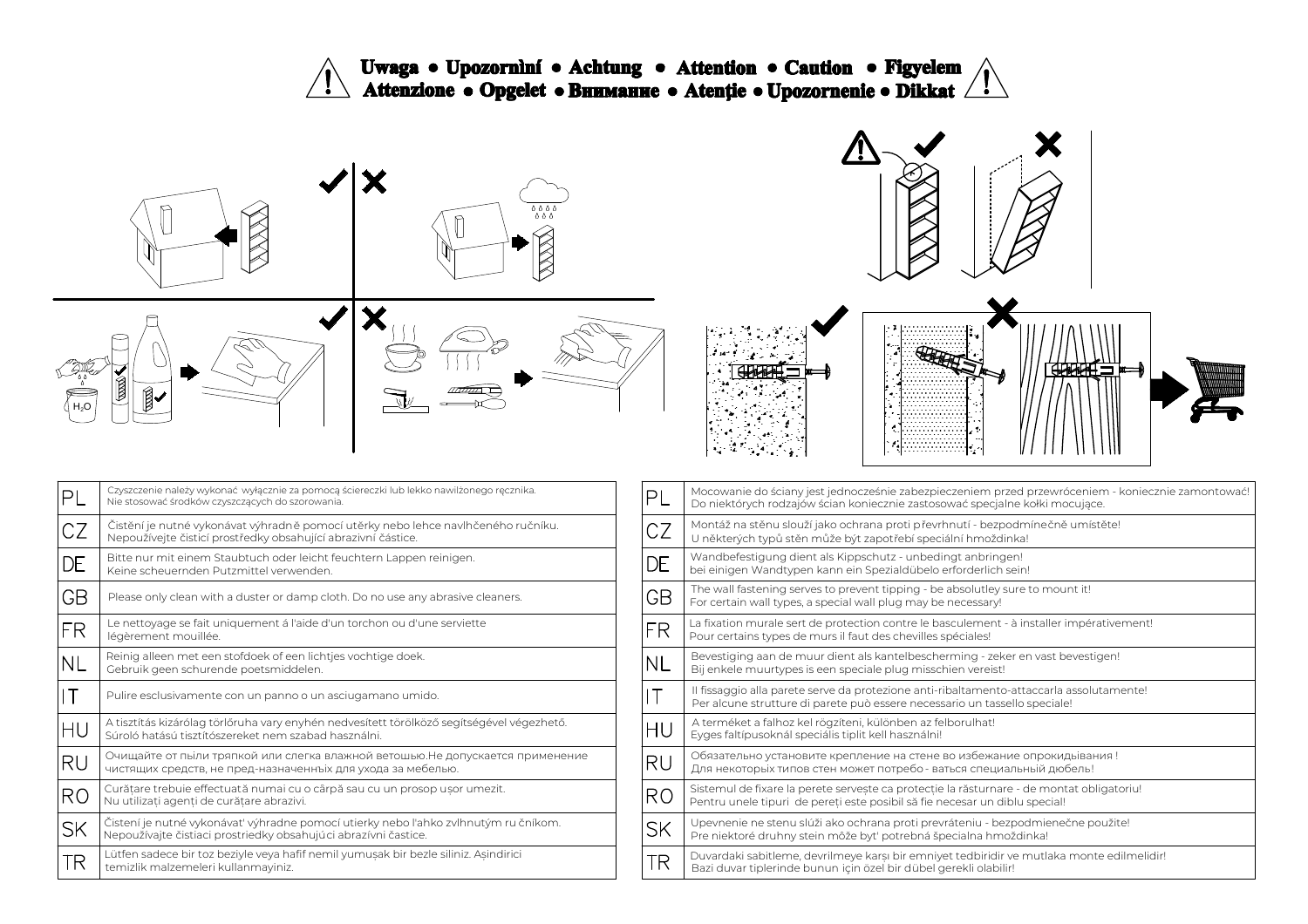

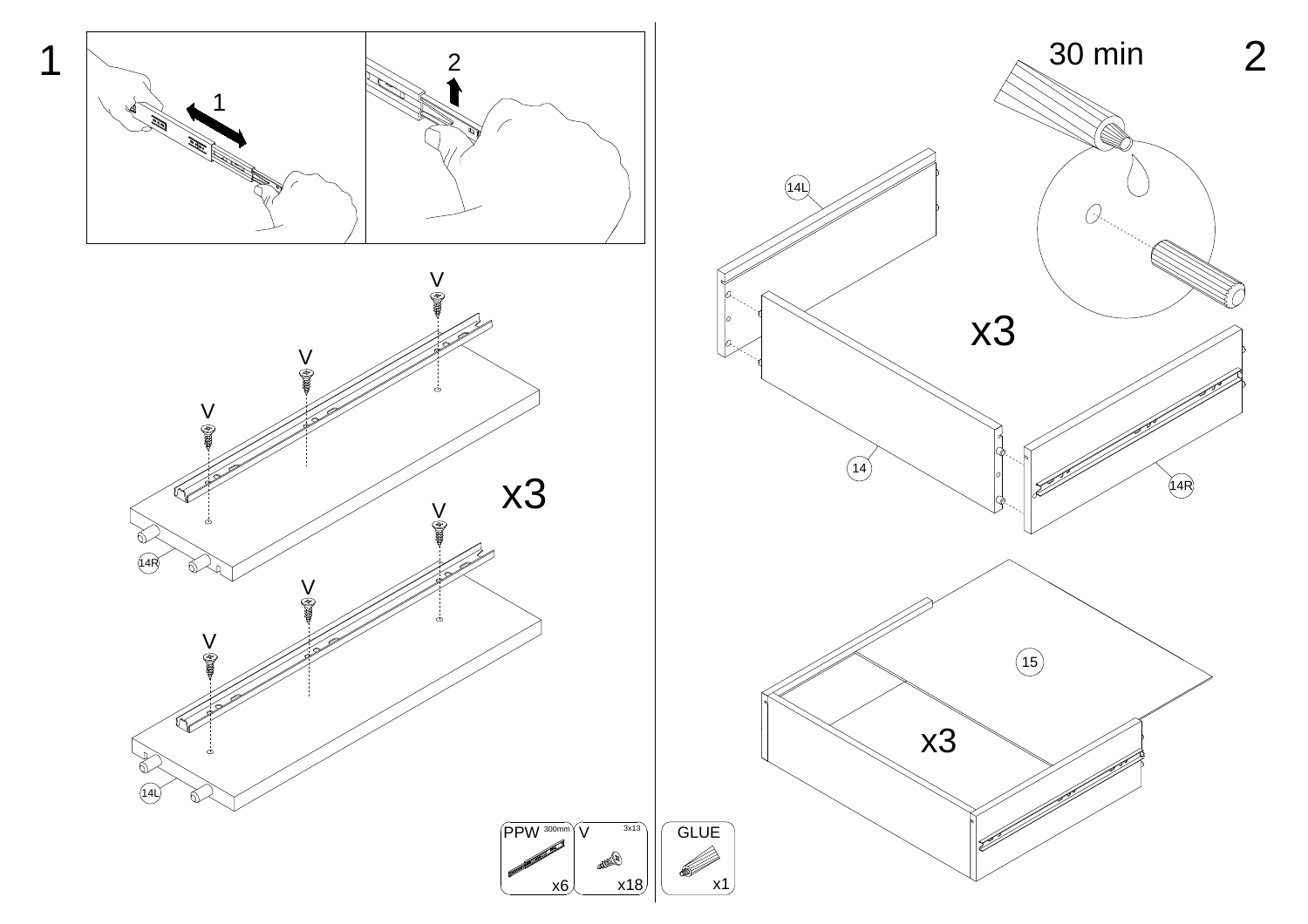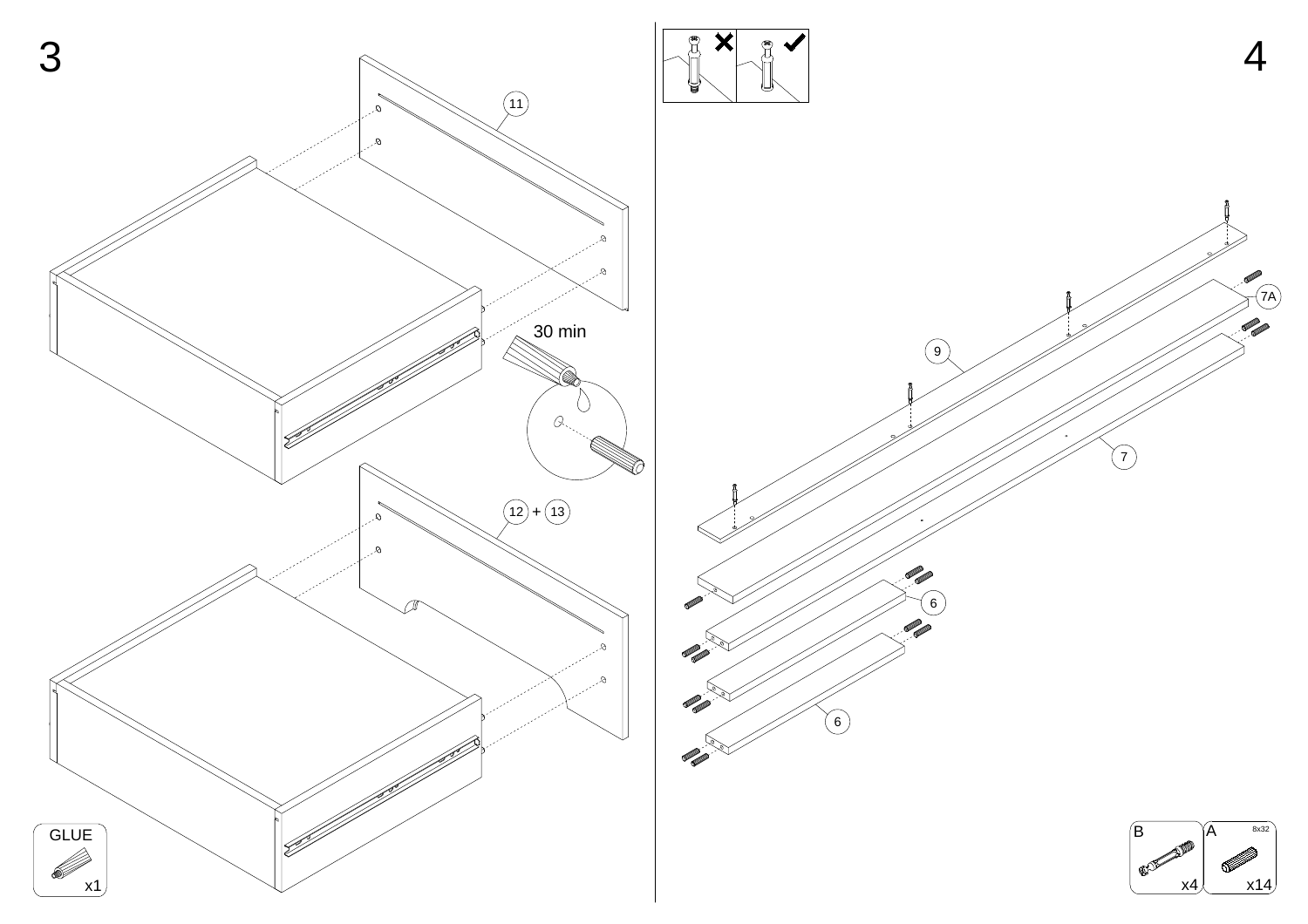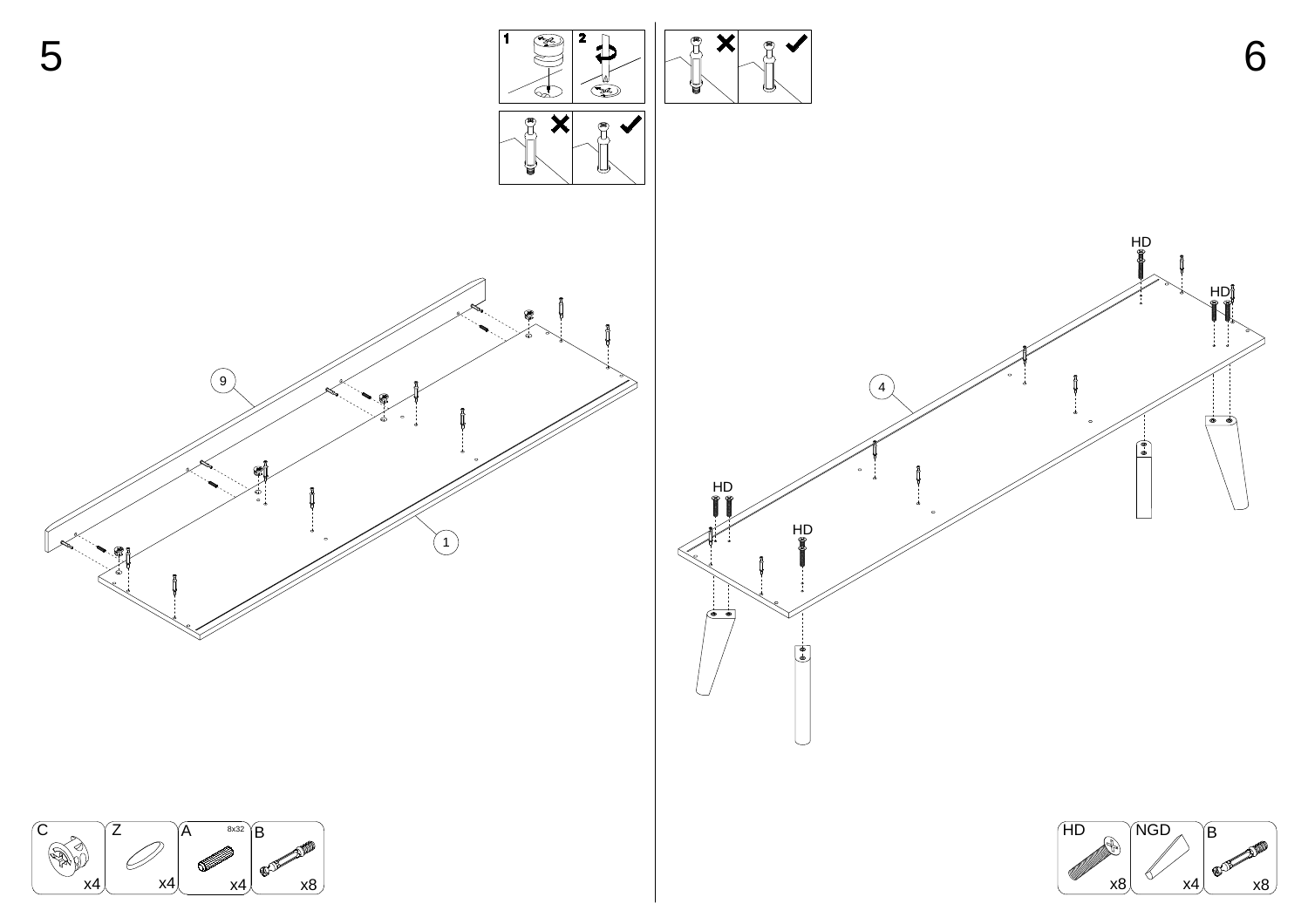![](_page_5_Figure_0.jpeg)

![](_page_5_Picture_2.jpeg)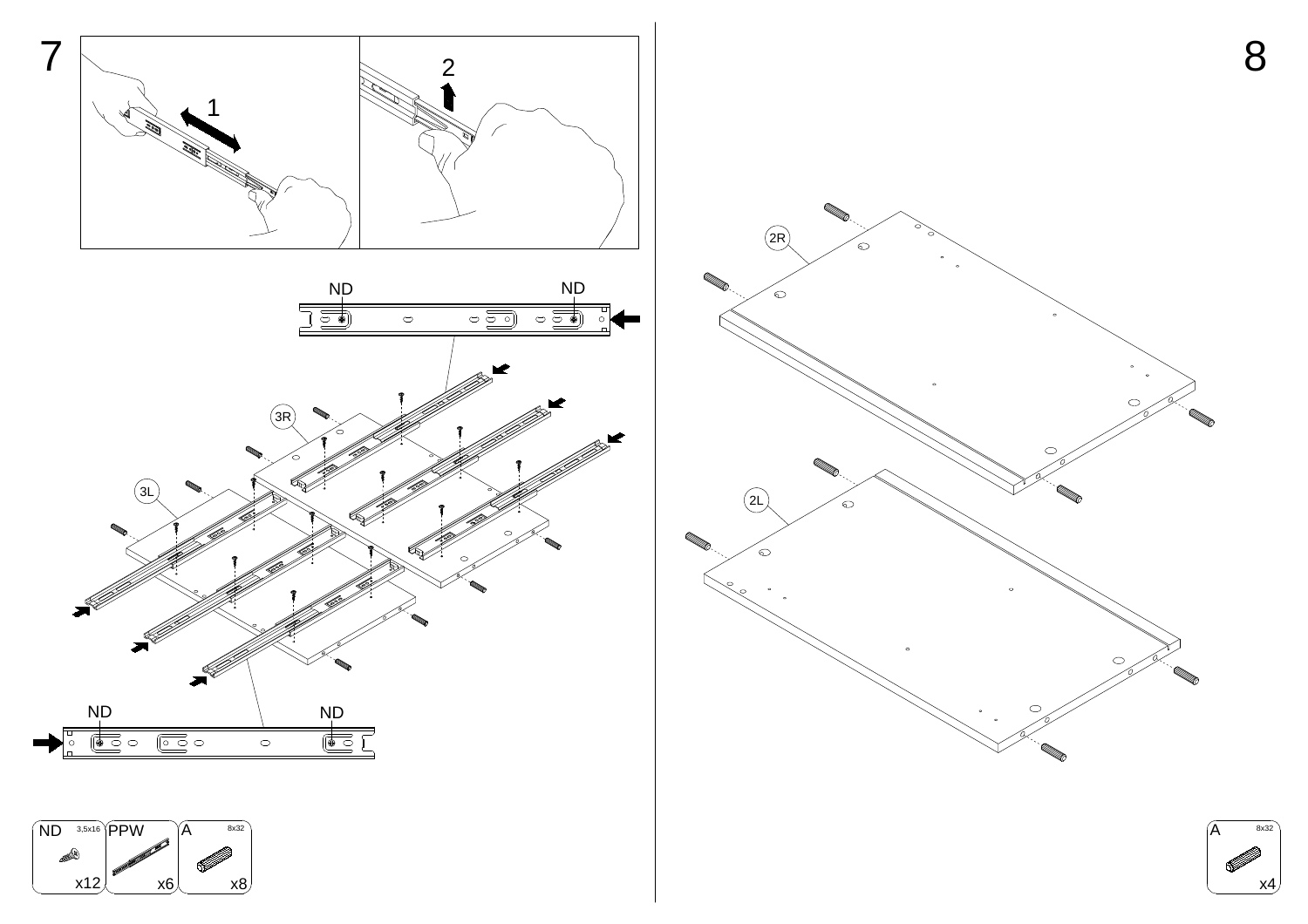![](_page_6_Picture_0.jpeg)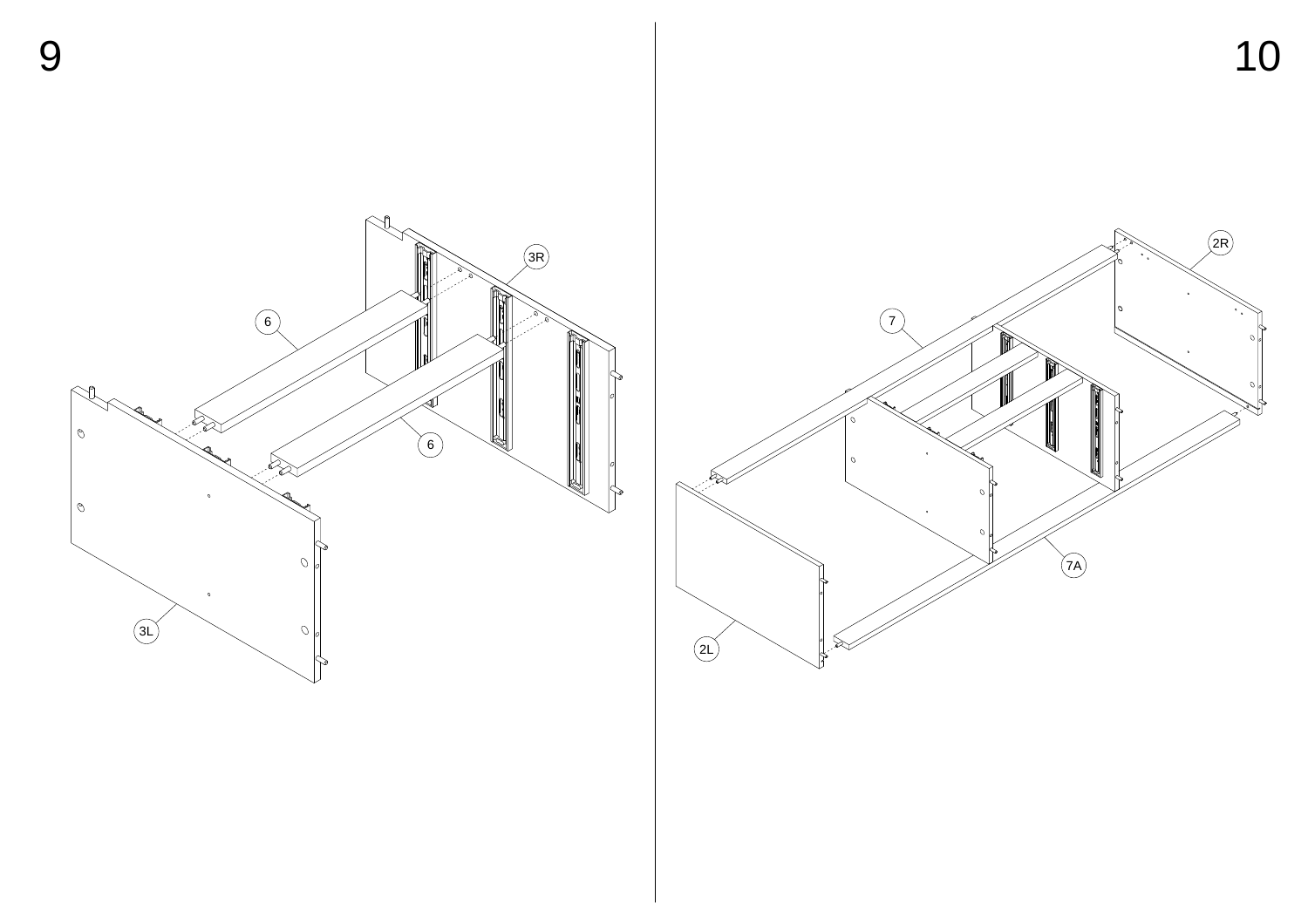![](_page_7_Figure_0.jpeg)

![](_page_7_Figure_1.jpeg)

![](_page_7_Picture_2.jpeg)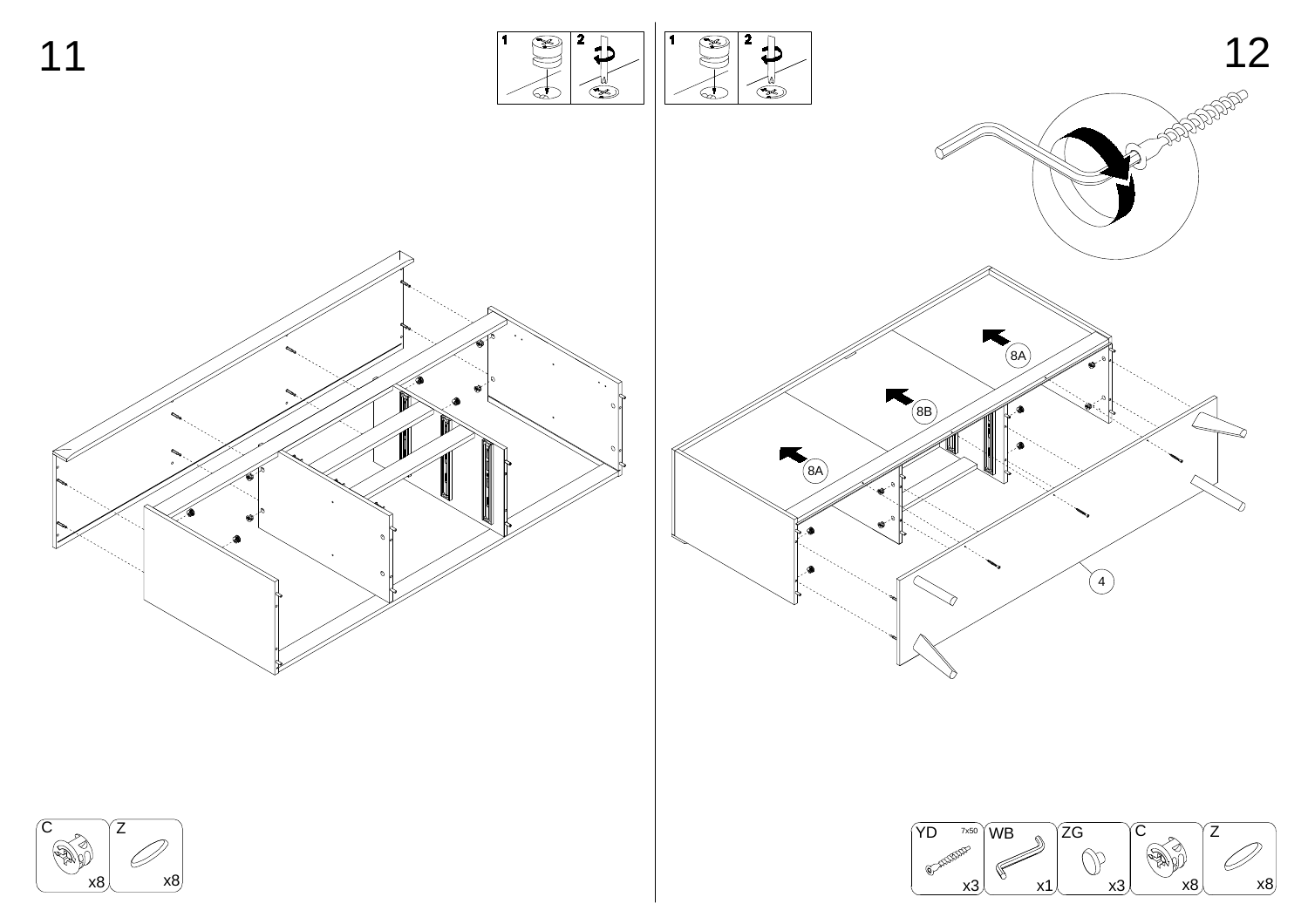![](_page_8_Figure_0.jpeg)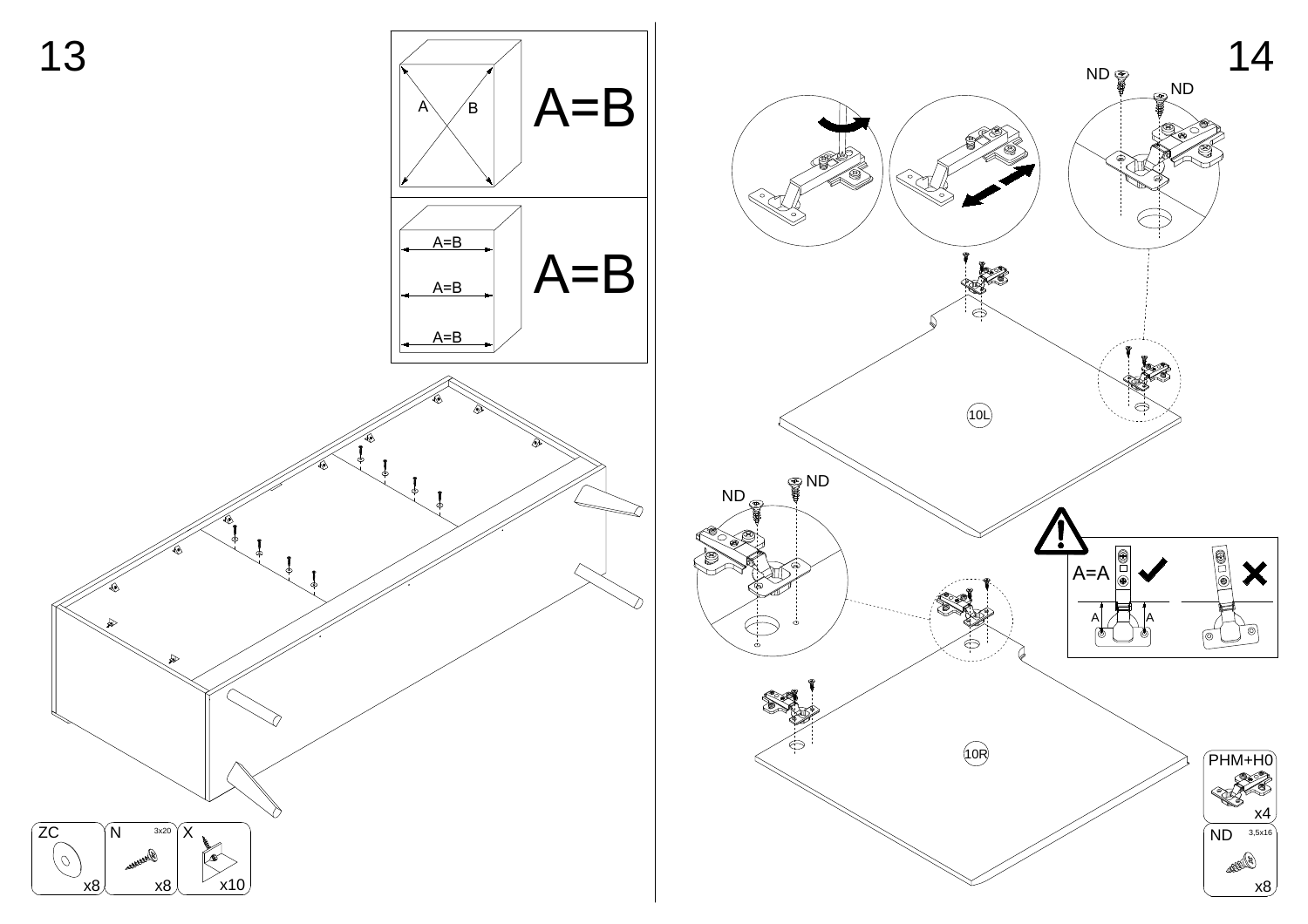![](_page_9_Figure_0.jpeg)

![](_page_9_Picture_1.jpeg)